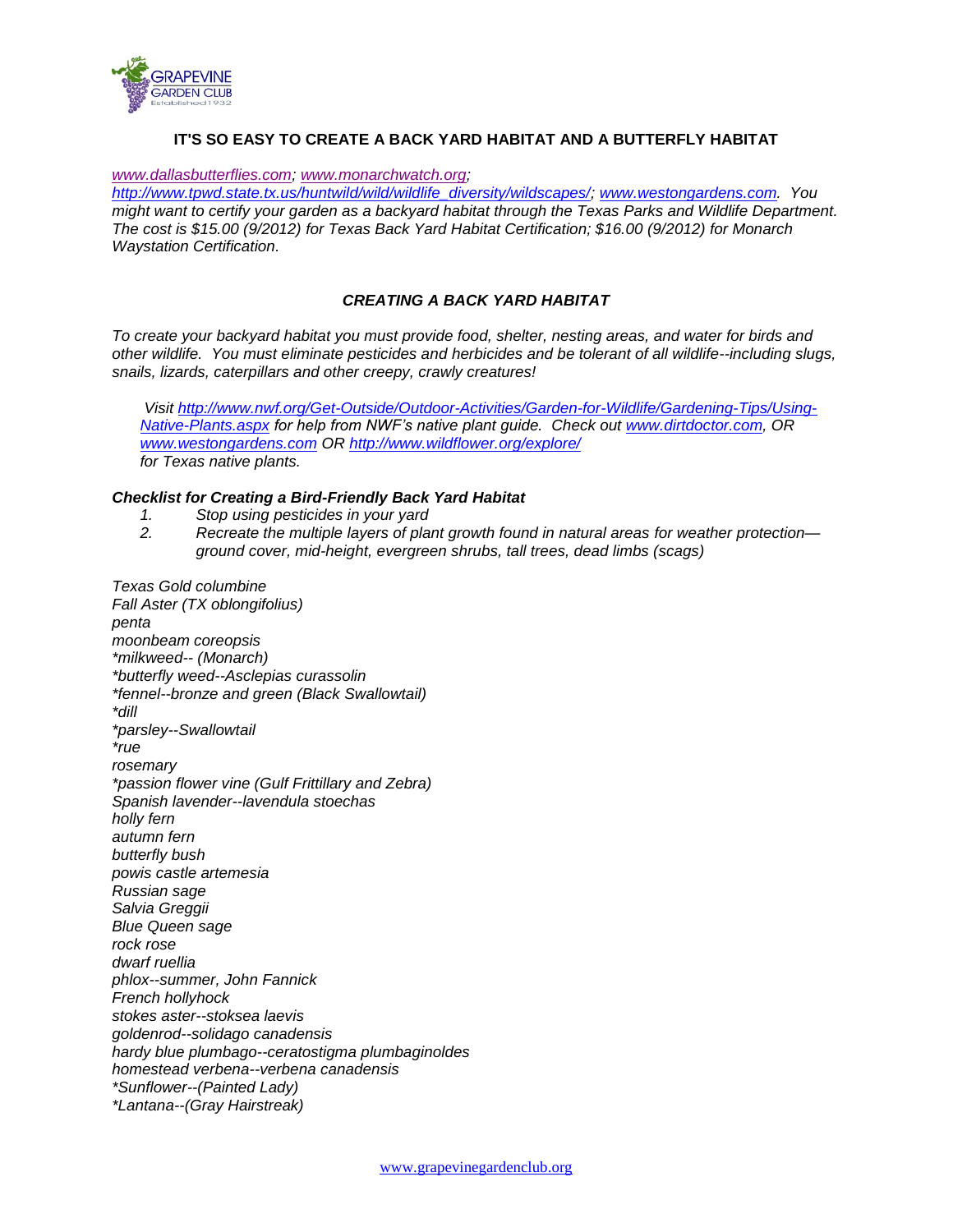

*\*Mallow--(Gray Hairstreak) Mexican Mint Marigold \*(larval plants)*

For information on butterfly habitats see:

[http://www.nababutterfly.com/cert\\_index.html](http://www.nababutterfly.com/cert_index.html) <http://www.dallasbutterflies.com/>

# *MILKWEED*

*Butterfly Weed (Asclepias tuberosa) Common Milkweed (Asclepias syriaca) Swamp Milkweed (Asclepias incarnata)* 

# *GENERAL NECTAR PLANTS*

*Indian Blanket (Gaillardia pulchella) Joe Pye Weed (Eupatorium purpureum) Purple Horse Mint (Monarda citriodora) Scarlet Sage (Salvia coccinea) Tithonia Torch, Mexican Sunflower (Tithonia) Zinnia, Dahlia Mix (Zinnia elegans)*

*Each fall, hundreds of millions of monarch butterflies migrate from the United States and Canada to overwintering areas in Mexico and California where they wait out the winter until conditions favor a return flight in the spring. The monarch migration is truly one of the world's greatest natural wonders, yet it is threatened by habitat loss in North America - at the overwintering sites and throughout the spring and summer breeding range as well.*

# *Monarch Waystation Habitats*

*Monarch Waystations are places that provide resources necessary for monarchs to produce successive generations and sustain their migration. Without milkweeds throughout their spring and summer breeding areas in North America, monarchs would not be able to produce the successive generations that culminate in the migration each fall. Similarly, without nectar from flowers these fall migratory monarch butterflies would be unable to make their long journey to overwintering grounds in Mexico. The need for host plants for larvae and energy sources for adults applies to all monarch and butterfly populations around the world.*

# *Why We Are Concerned*

*Milkweeds and nectar sources are declining due to development and the widespread use of herbicides in croplands, pastures and roadsides. Because 90% of all milkweed/monarch habitats occur within the agricultural landscape, farm practices have the potential to strongly influence monarch populations.*

*Development. Development (subdivisions, factories, shopping centers, etc.) in the U.S. is consuming habitats for monarchs and other wildlife at a rate of 6,000 acres per day - that's 2.2 million acres each year, the area of Delaware and Rhode Island combined!*

*Genetically Modified Crops. Widespread adoption of herbicide-resistant corn and soybeans has resulted in the loss of more than 80 million acres of monarch habitat in recent*